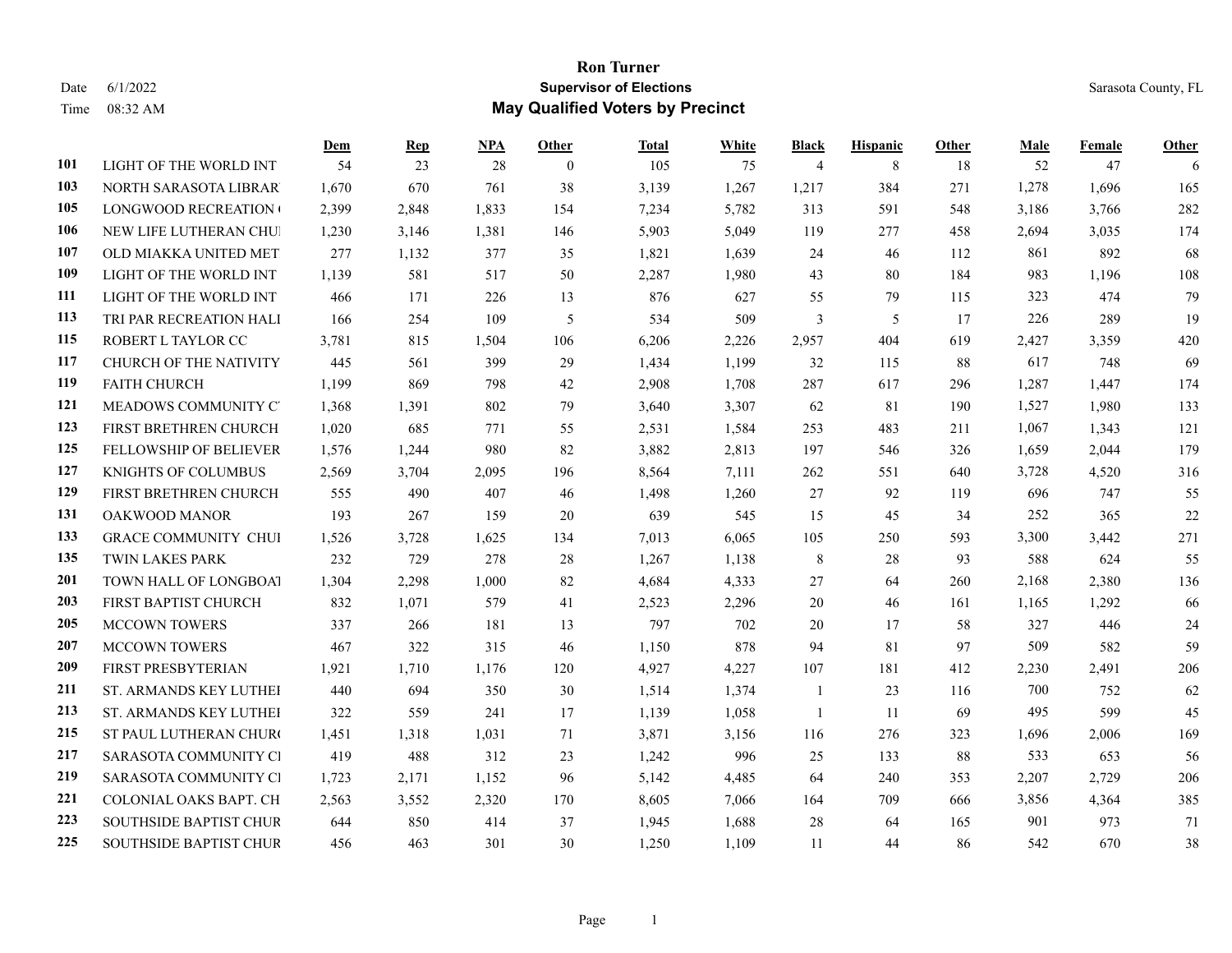## **Ron Turner** Date 6/1/2022 Sarasota County, FL Time 08:32 AM **May Qualified Voters by Precinct**

|     |                               | Dem   | $\mathbf{Rep}$ | <b>NPA</b> | Other          | Total  | White  | Black            | <b>Hispanic</b> | Other        | Male  | Female | Other |
|-----|-------------------------------|-------|----------------|------------|----------------|--------|--------|------------------|-----------------|--------------|-------|--------|-------|
| 227 | CHURCH OF THE PALMS           | 1,160 | 1,188          | 785        | 63             | 3,196  | 2,730  | 35               | 180             | 251          | 1,444 | 1,615  | 137   |
| 229 | CHURCH OF THE PALMS           | 1,141 | 1,428          | 950        | 84             | 3,603  | 3,008  | 62               | 265             | 268          | 1,571 | 1,868  | 164   |
| 231 | <b>BENEVA CHRISTIAN CHURC</b> | 2,681 | 3,660          | 2,044      | 140            | 8,525  | 7,400  | 109              | 373             | 643          | 3,617 | 4,562  | 346   |
| 233 | SARASOTA BAPTIST CHURO        | 2,386 | 4,157          | 2,126      | 163            | 8,832  | 7,647  | 141              | 411             | 633          | 4,093 | 4,419  | 320   |
| 301 | WATERFORD SPORTS CLUB         | 441   | 962            | 495        | 40             | 1,938  | 1,806  | 7                | 34              | 91           | 887   | 999    | 52    |
| 303 | TWIN LAKES PARK               | 3     | 21             | 2          | $\overline{c}$ | 28     | 26     | $\mathbf{0}$     | $\overline{c}$  | $\mathbf{0}$ | 14    | 13     |       |
| 305 | CHURCH OF THE NAZAREN         | 962   | 1,759          | 997        | 59             | 3,777  | 3,490  | 31               | 60              | 196          | 1,656 | 2,009  | 112   |
| 307 | CHURCH OF THE NAZAREN         | 1,552 | 3,343          | 1,594      | 110            | 6,599  | 6,081  | 40               | 107             | 371          | 2,970 | 3,407  | 222   |
| 309 | MORGAN FAMILY COMM C          | 1,024 | 1,934          | 1,256      | 91             | 4,305  | 3,568  | 180              | 281             | 276          | 1,987 | 2,183  | 135   |
| 311 | MORGAN FAMILY COMM C          | 2,336 | 4,087          | 2,847      | 177            | 9,447  | 7,566  | 505              | 764             | 612          | 4,382 | 4,724  | 341   |
| 313 | <b>GEORGE MULLEN ACTIVIT</b>  | 3,322 | 6,067          | 4,254      | 323            | 13,966 | 11,283 | 794              | 1,035           | 854          | 6,430 | 7,140  | 396   |
| 315 | STONEYBROOK CLUB HOU          | 421   | 808            | 524        | 42             | 1,795  | 1,548  | 23               | 61              | 163          | 834   | 888    | 73    |
| 317 | NP COMM UN CHURCH OF (        | 822   | 1,262          | 966        | 66             | 3,116  | 2,489  | 234              | 193             | 200          | 1,435 | 1,571  | 110   |
| 319 | <b>LAKESIDE PLANTATION</b>    | 212   | 418            | 256        | 13             | 899    | 783    | 12               | 53              | 51           | 402   | 462    | 35    |
| 321 | NEW LIFE CHURCH               | 1,184 | 2,411          | 1,142      | 67             | 4,804  | 4,493  | 22               | 54              | 235          | 2,149 | 2,496  | 159   |
| 323 | <b>LAZY RIVER VILLAGE</b>     | 268   | 616            | 314        | 17             | 1,215  | 1,137  | $\overline{4}$   | 17              | 57           | 544   | 637    | 34    |
| 325 | FRIENDSHIP CLUB OF WMS        | 213   | 455            | 314        | 17             | 999    | 833    | 40               | 60              | -66          | 447   | 501    | 51    |
| 327 | <b>JOCKEY CLUB</b>            | 1,213 | 2,068          | 1,359      | 75             | 4,715  | 4,038  | 191              | 187             | 299          | 2,084 | 2,463  | 168   |
| 329 | ST NATHANIELS EPISCOPAI       | 892   | 1,456          | 1,003      | 49             | 3,400  | 2,797  | 128              | 232             | 243          | 1,544 | 1,739  | 117   |
| 331 | <b>GEORGE MULLEN ACTIVIT</b>  | 1,486 | 2,523          | 2,009      | 119            | 6,137  | 4,911  | 331              | 448             | 447          | 2,800 | 3,128  | 209   |
| 333 | <b>BOBCAT TRAIL</b>           | 180   | 385            | 211        | 9              | 785    | 717    | 15               | 12              | 41           | 358   | 411    | 16    |
| 335 | <b>HARBOR COVE</b>            | 330   | 530            | 314        | 17             | 1,191  | 1,128  | 3                | 2               | 58           | 504   | 646    | 41    |
| 337 | LA CASA MOBILE HOME PA        | 252   | 392            | 233        | 11             | 888    | 856    | $\theta$         | 4               | 28           | 386   | 481    | 21    |
| 339 | ST NATHANIELS EPISCOPAI       | 1,015 | 1,467          | 1,173      | 86             | 3,741  | 3,106  | 173              | 215             | 247          | 1,687 | 1,916  | 138   |
| 341 | <b>HOLIDAY PARK</b>           | 194   | 238            | 166        | 7              | 605    | 583    | 3                | $\overline{c}$  | 17           | 238   | 348    | 19    |
| 401 | SIESTA KEY CHAPEL             | 128   | 225            | 96         | $\,$ 8 $\,$    | 457    | 399    | $\boldsymbol{0}$ | $\,8\,$         | 50           | 213   | 227    | 17    |
| 403 | SIESTA KEY CHAPEL             | 349   | 576            | 254        | 22             | 1,201  | 1,088  | 3                | 35              | 75           | 564   | 589    | 48    |
| 405 | TRINITY UNITED METHODI        | 2,043 | 2,366          | 1,404      | 125            | 5,938  | 5,155  | 80               | 251             | 452          | 2,695 | 2,978  | 265   |
| 407 | <b>TEMPLE SINAI</b>           | 1,811 | 1,928          | 1,351      | 101            | 5,191  | 4,364  | 113              | 329             | 385          | 2,263 | 2,684  | 244   |
| 409 | SARASOTA BAPTIST CHURO        | 1,605 | 2,508          | 1,437      | 107            | 5,657  | 4,769  | 101              | 287             | 500          | 2,532 | 2,875  | 250   |
| 411 | ST BONIFACE EPISCOPAL C       | 999   | 1,999          | 956        | 56             | 4,010  | 3,652  | 13               | 75              | 270          | 1,881 | 1,993  | 136   |
| 413 | PINE SHORES PRESBYTERL        | 2,030 | 2,660          | 1,642      | 129            | 6,461  | 5,710  | 66               | 224             | 461          | 2,880 | 3,290  | 291   |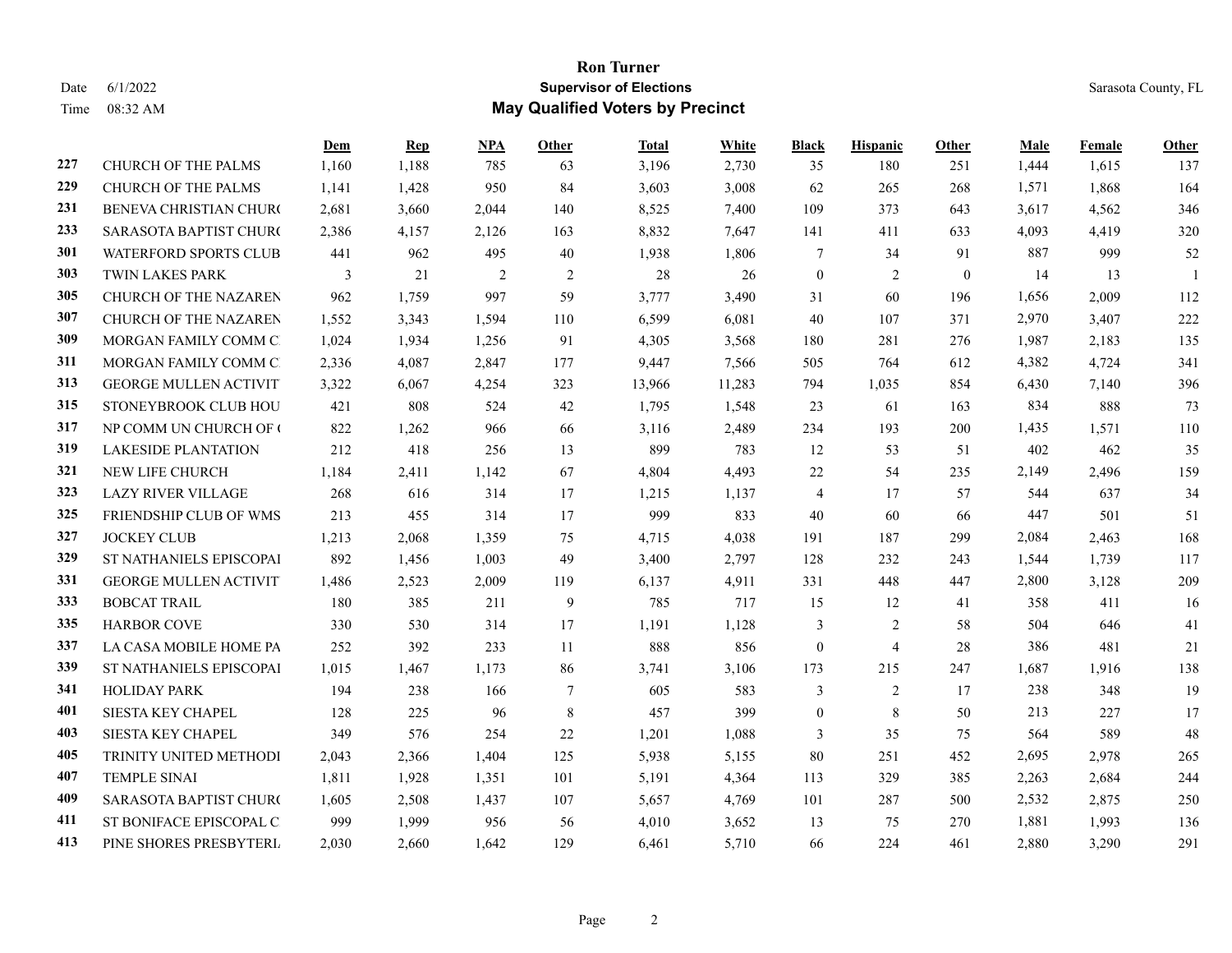## **Ron Turner** Date 6/1/2022 Sarasota County, FL Time 08:32 AM **May Qualified Voters by Precinct**

|     |                               | Dem   | <b>Rep</b> | <b>NPA</b> | Other        | Total | White | <b>Black</b> | <b>Hispanic</b> | Other | Male  | <b>Female</b> | Other          |
|-----|-------------------------------|-------|------------|------------|--------------|-------|-------|--------------|-----------------|-------|-------|---------------|----------------|
| 415 | ST ANDREW UNITED CHUR         | 1,756 | 2,491      | 1,391      | 131          | 5,769 | 5,119 | 50           | 196             | 404   | 2,522 | 3,020         | 227            |
| 417 | <b>COVENANT LIFE PRESBYTI</b> | 2,759 | 4,206      | 2,321      | 177          | 9,463 | 8,246 | 111          | 272             | 834   | 4,079 | 5,035         | 349            |
| 419 | <b>TWIN LAKES PARK</b>        | 316   | 989        | 410        | 26           | 1,741 | 1,530 | 11           | 67              | 133   | 849   | 847           | 45             |
| 421 | ST BONIFACE EPISCOPAL C       | 381   | 683        | 316        | 23           | 1,403 | 1,287 | 3            | 20              | 93    | 656   | 687           | 60             |
| 423 | ST ANDREW UNITED CHUR         | 1,773 | 1,871      | 1,096      | 98           | 4,838 | 4,224 | 46           | 148             | 420   | 2,042 | 2,608         | 188            |
| 425 | <b>COVENANT LIFE PRESBYTI</b> | 638   | 792        | 525        | 38           | 1,993 | 1,689 | 35           | 116             | 153   | 853   | 1,065         | 75             |
| 427 | NOKOMIS BEACH PLAZA           | 8     | 53         | 23         | $\mathbf{0}$ | 84    | 77    | $\mathbf{0}$ | $\overline{c}$  | 5     | 38    | 45            | $\overline{1}$ |
| 429 | VENETIAN PARK ESTATES         | 1,042 | 1,874      | 877        | 65           | 3,858 | 3,498 | 27           | 83              | 250   | 1,728 | 1,995         | 135            |
| 431 | KINGS GATE CLUB INC           | 660   | 1,759      | 738        | 34           | 3,191 | 2,931 | 9            | 44              | 207   | 1,439 | 1,627         | 125            |
| 433 | <b>LAUREL PARK CC</b>         | 445   | 609        | 366        | 21           | 1,441 | 1,340 | 11           | 20              | 70    | 634   | 765           | 42             |
| 435 | VENETIAN RIVER CLUB           | 778   | 1,709      | 782        | 52           | 3,321 | 3,046 | 34           | 77              | 164   | 1,542 | 1,685         | 94             |
| 437 | NOKOMIS COMMUNITY CE          | 182   | 370        | 239        | 18           | 809   | 745   | 6            | 21              | 37    | 388   | 387           | 34             |
| 501 | CHURCH OF THE HOLY SPII       | 1,880 | 3,401      | 1,925      | 148          | 7,354 | 6,477 | 58           | 207             | 612   | 3,330 | 3,765         | 259            |
| 503 | <b>NOKOMIS BEACH PLAZA</b>    | 100   | 272        | 108        | 6            | 486   | 446   | 1            | 5               | 34    | 219   | 246           | 21             |
| 505 | OUR SAVIOR LUTHERAN CI        | 421   | 1,022      | 470        | 45           | 1,958 | 1,766 | 9            | 34              | 149   | 920   | 960           | 78             |
| 507 | <b>DBA/BAY POINT CHURCH</b>   | 975   | 1,906      | 1,014      | 84           | 3,979 | 3,624 | 33           | 66              | 256   | 1,856 | 1,973         | 150            |
| 509 | <b>TERRA COVE CONDOMINIU</b>  | 489   | 731        | 463        | 25           | 1,708 | 1,451 | 90           | 45              | 122   | 796   | 837           | 75             |
| 511 | VENICE COMMUNITY CENT         | 867   | 1,543      | 756        | 57           | 3,223 | 2,940 | 16           | 47              | 220   | 1,402 | 1,677         | 144            |
| 513 | <b>BIRD BAY VILLAGE CLUBH</b> | 319   | 334        | 220        | 11           | 884   | 830   | 3            | 9               | 42    | 358   | 485           | 41             |
| 515 | <b>HOTEL VENEZIA</b>          | 510   | 783        | 486        | 36           | 1,815 | 1,706 | 14           | 18              | 77    | 725   | 1,035         | 55             |
| 517 | CHURCH OF THE NAZAREN         | 893   | 1,328      | 847        | 40           | 3,108 | 2,838 | 22           | 60              | 188   | 1,298 | 1,693         | 117            |
| 519 | EMMANUEL LUTHERAN CE          | 796   | 1,145      | 656        | 38           | 2,635 | 2,427 | 19           | 45              | 144   | 1,117 | 1,425         | 93             |
| 521 | <b>COUNTRY CLUB ESTATES</b>   | 385   | 566        | 312        | 10           | 1,273 | 1,165 | 8            | 19              | 81    | 559   | 669           | 45             |
| 523 | VENICE ISLE MOBILE ESTA       | 366   | 537        | 361        | 9            | 1,273 | 1,201 | 3            | 11              | 58    | 518   | 711           | 44             |
| 525 | LIFT CHURCH                   | 666   | 1,307      | 745        | 31           | 2,749 | 2,596 | 3            | $20\,$          | 130   | 1,196 | 1,447         | 106            |
| 527 | SAVING GRACE BIBLE CHU        | 1,500 | 2,649      | 1,580      | 95           | 5,824 | 5,365 | 22           | 87              | 350   | 2,672 | 2,932         | 220            |
| 529 | <b>CENTER OF HOPE NGHBRH</b>  | 1,131 | 1,876      | 1,269      | 88           | 4,364 | 3,915 | 20           | 125             | 304   | 2,020 | 2,170         | 174            |
| 531 | VENICE GARDENS CIVIC CI       | 387   | 562        | 392        | 30           | 1,371 | 1,217 | 8            | 45              | 101   | 608   | 708           | 55             |
| 533 | SOUTH VENICE BAPTIST CI       | 811   | 1,304      | 912        | 65           | 3,092 | 2,682 | 25           | 130             | 255   | 1,374 | 1,594         | 124            |
| 535 | WOODMERE PARK                 | 2,050 | 3,652      | 2,099      | 122          | 7,923 | 7,313 | 35           | 146             | 429   | 3,498 | 4,150         | 275            |
| 537 | TRINITY PRESBYTERIAN CI       | 1,394 | 2,515      | 1,640      | 104          | 5,653 | 5,075 | 48           | 143             | 387   | 2,568 | 2,848         | 237            |
| 539 | TRINITY PRESBYTERIAN CI       | 1,215 | 2,448      | 1,230      | 83           | 4,976 | 4,618 | 23           | 63              | 272   | 2,209 | 2,615         | 152            |